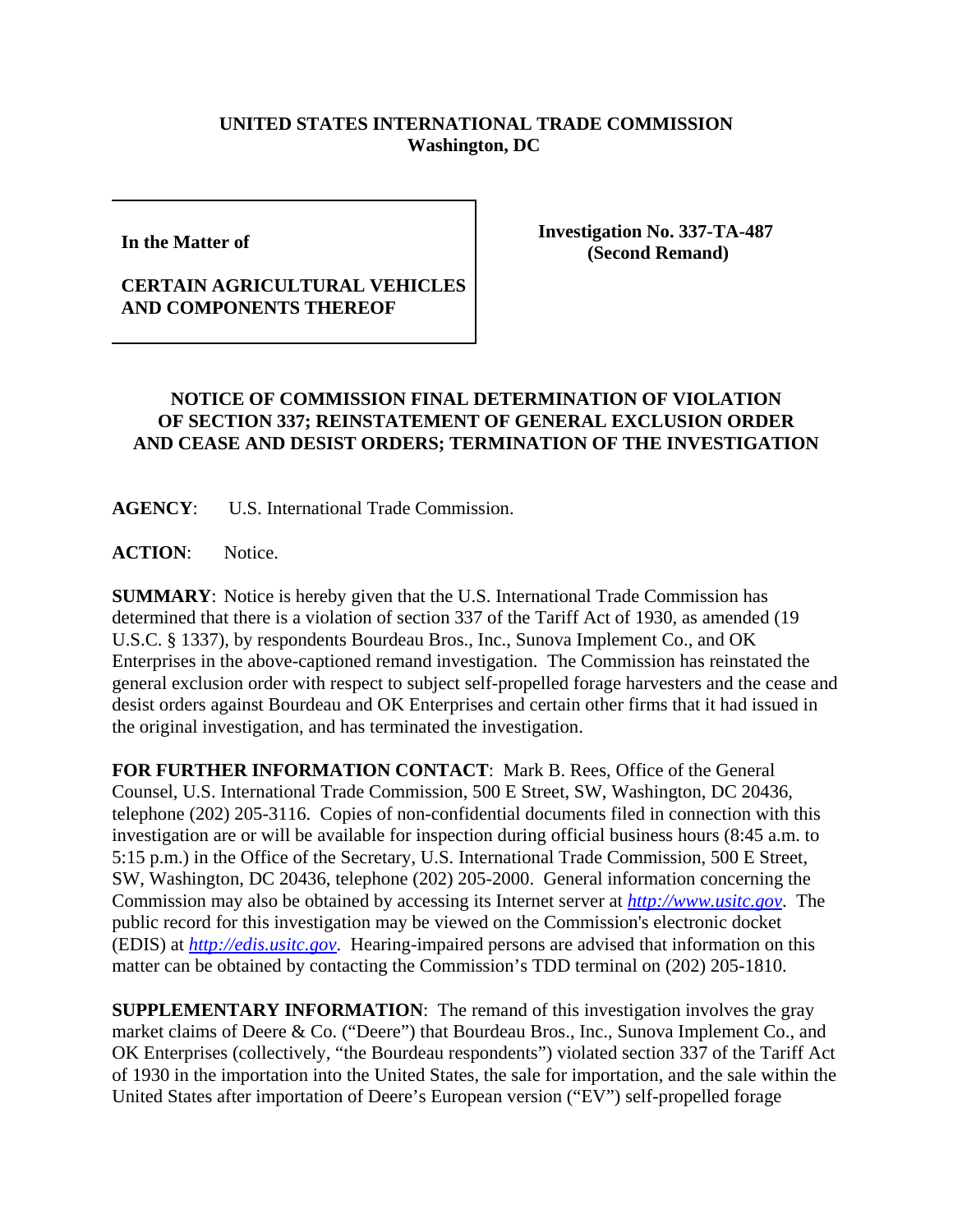harvesters ("SPFHs") by reason of infringement of U.S. Registered Trademarks Nos. 1,254,339; 1,502,103; 1,503,576; 91,860; and 2,729,766. In the original investigation, the Commission determined that there was a violation of section 337 and issued, in relevant part, a general exclusion order covering EVSPFHs and cease and desist orders directed to certain of the Bourdeau respondents and other respondents.

On appeal to the United States Court of Appeals for the Federal Circuit, the Court vacated the determination of violation against the Bourdeau respondents and remanded for findings on whether domestic sales of EVSPFHs by official Deere dealers were authorized by Deere and whether all or substantially all of the SPFH's authorized by Deere for sale in the domestic market were of its North American version ("NA") SPFHs. *Bourdeau Bros., Inc. v. Int'l Trade Comm'n*, 444 F.3d 1317 (Fed. Cir. 2006).

Following receipt of the mandate, the Commission rescinded its remedial orders with respect to EVSPFHs and referred the investigation to the original presiding administrative law judge ("ALJ"). The ALJ considered and denied cross-motions for summary determination on the remanded issues, conducted an evidentiary hearing, and issued an initial determination on remand ("RID") of violation of section 337. The Bourdeau respondents petitioned for review. The Commission determined to review the ALJ's summary determination order and the RID. Based on additional rounds of briefing and its review of the entire record, the Commission issued a final determination that there was no violation of section 337. The Commission found that Deere failed to prove that sales of EVSPFHs in the United States by its official dealers were not authorized and also failed to prove that substantially all of the authorized sales of Deere SPFHs in the United States were NASPFHs.

Deere appealed. On appeal, the Court vacated and remanded for further proceedings. *Deere & Co. v. Int'l Trade Comm'n*, 605 F.3d 1350 (Fed. Cir. 2010). The Court upheld the Commission's consideration of official Deere dealer sales and found that substantial evidence supported the determination that sales of EVSPFHs in the United States by official U.S. and European Deere dealers were authorized. *Id.* at 1355-58. The Court further ruled, however, that the Commission misapplied the "all or substantially all" test by using the wrong denominator and taking into consideration the ratio of authorized sales of EVSPFHs to the total number of EVSPFHs sold in the United States. *Id*. at 1358-62. The Court remanded for consideration, based on its instructions, of whether Deere satisfied the requirement that substantially all of its SPFH sales in the United States were of NASPFHs. *Id*. at 1362. The Court's mandate, issued July 19, 2010, was received by the Commission on July 23, 2010.

On October 14, 2010, the Commission requested briefing by the parties on the merits of the remand. Deere and the Bourdeau respondents completed briefing on December 10, 2010.

Based on the record of this investigation, including the Court's instructions on remand and the parties' briefing on remand, the Commission determined that Deere has established that substantially all of its U.S. SPFH sales were of NASPFHs and therefore has met its burden of proof on remand to satisfy the "all or substantially all" test for gray market trademark